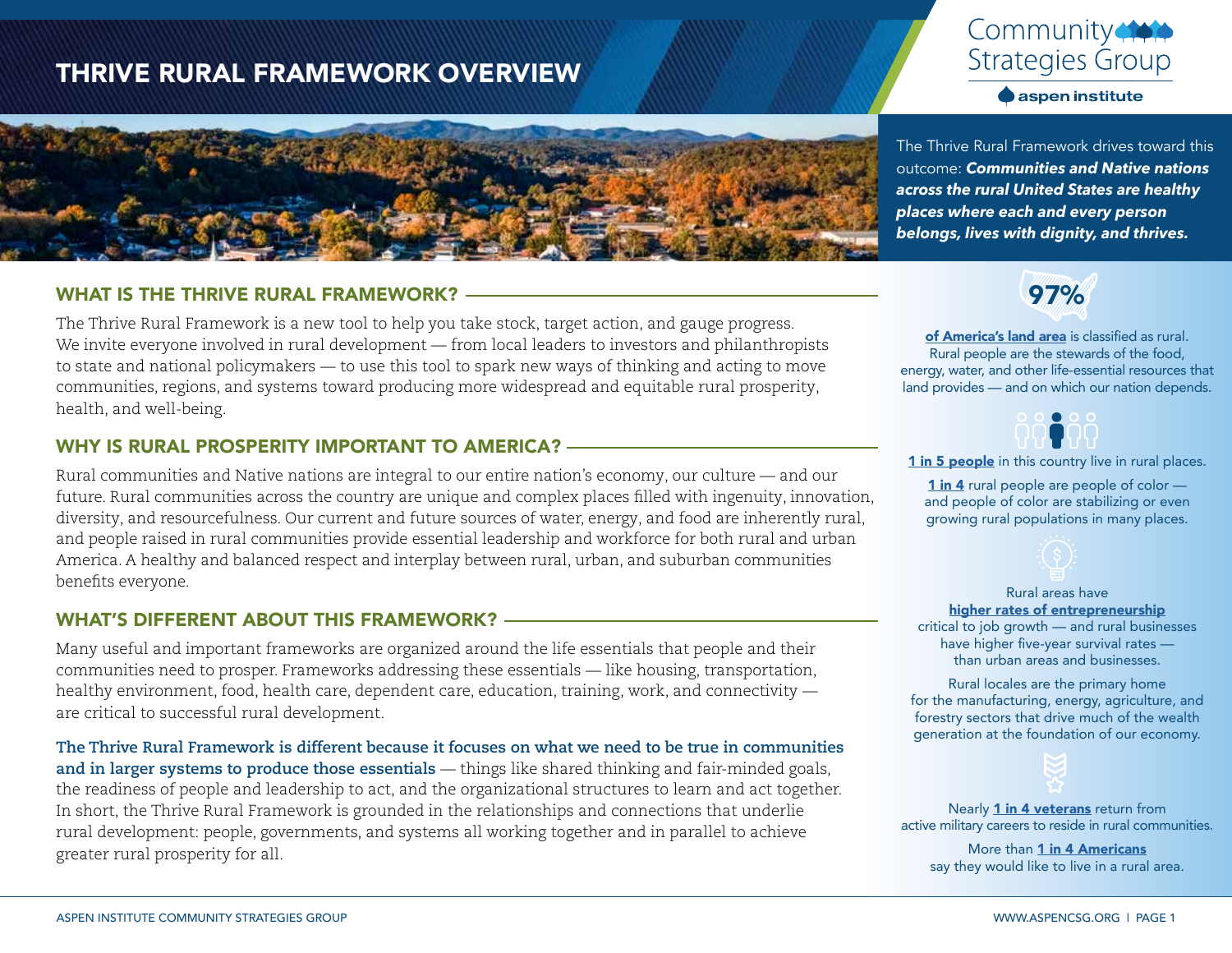Framework Outcome: Communities and Native nations across the rural United States are healthy places where each and every person belongs, lives with dignity, and thrives.

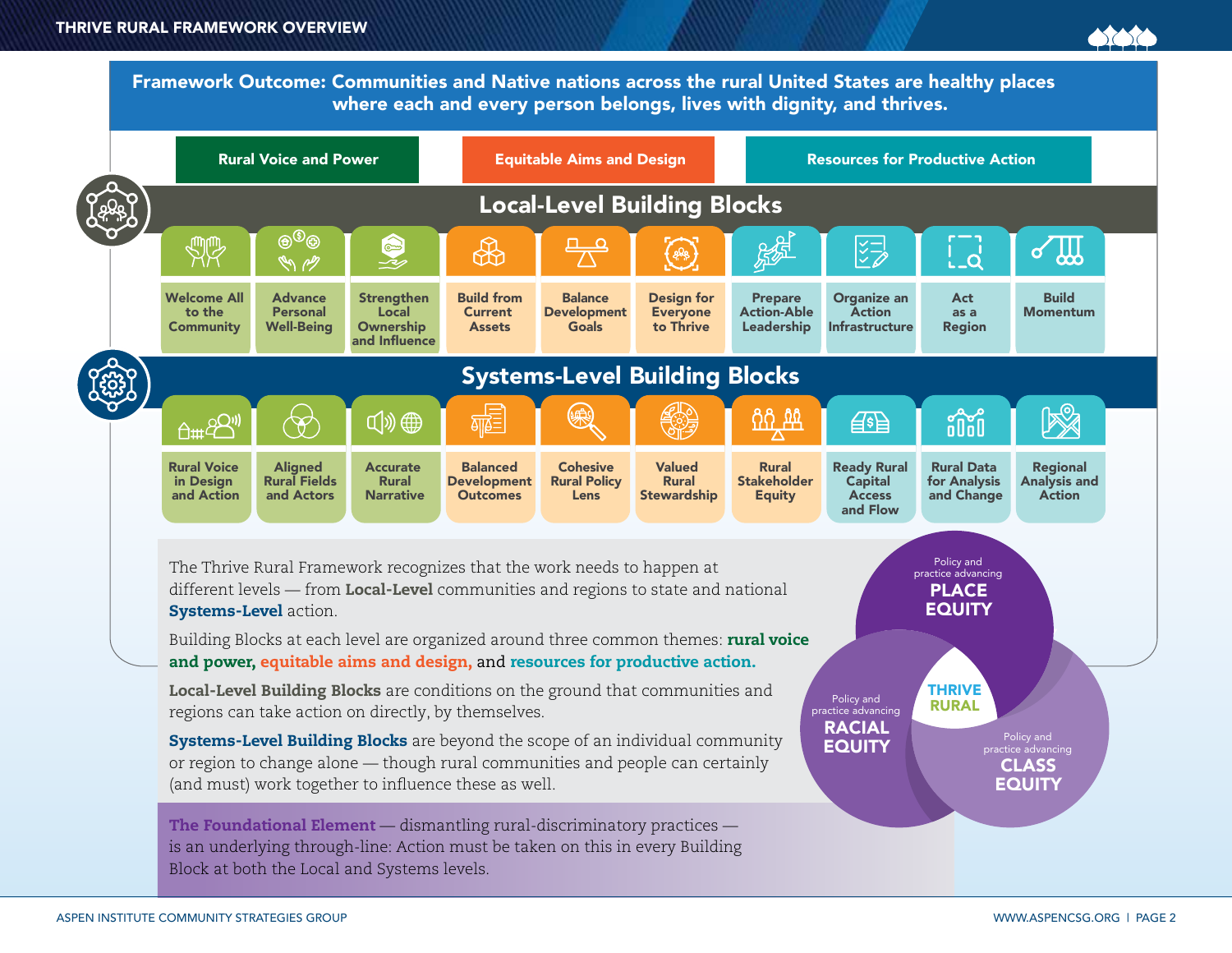**Dismantle Rural-Discriminatory Practices**

To achieve equitable rural prosperity, we need to shift the underlying structures and conditions that disadvantage rural people and places. The Thrive Rural Framework focuses on shifting conditions that disadvantage rural people and communities based on place (size or location of the community), race (racial, immigrant, or cultural identity), and class (wealth or income). These conditions, which vary from place to place, can affect every aspect of life, from who is included in

#### decision-making groups, to design of policies and regulations, to common practices like

**Foundational Element:** 

We call this a *Foundational Element* because it underlies all other elements of the Framework. For every building block, we need to ask: How is this affecting people and places differently based on place, race, and class? We can't achieve equitable rural prosperity without addressing historic and ongoing discriminatory practices — at every level — that keep rural people and places at a disadvantage.

timing, location, and structure of meetings.

*Please click on linked [Foundational Element](https://www.aspeninstitute.org/publications/the-thrive-rural-framework-foundational-element/) for more.*

#### About Thrive Rural and Aspen CSG

The Aspen Institute Community Strategies Group developed the Thrive Rural framework collaboratively from the ground up with the [Thrive Rural Theory of Change Working Group](https://www.aspeninstitute.org/team/thrive-rural-toc/) and input from the [Thrive Rural National Advisory Committee](https://www.aspeninstitute.org/team/thrive-rural-nac/). The members of these groups brought perspectives from the diversity of our country's rural places, economies, populations, and culture to the fruitful investigation, conversation, and collaboration that enabled this Framework's development.

The Aspen Institute Community Strategies Group (CSG) convenes, equips, and inspires local leaders as they build more prosperous regions and advance those living on the economic margins — with our primary focus on rural America since our founding in 1985. Committed to increasing equity and opportunity, CSG advances an asset-based and systems-building approach to improve economic, social, and health outcomes through community and economic development.

*This work is supported by the Robert Wood Johnson Foundation*. The views expressed here do not necessarily reflect the views of the Foundation.

## **Local-Level Building Blocks**

Local-Level Building Blocks focus on conditions on the ground in rural places that individual communities or regions can work on by themselves.

- **Rural Voice and Power:** Is the community welcoming to all? Do people have what they need to participate and thrive? Are organizations owned or directed locally, guided by the full range of people who have a stake in their success?
- **Equitable Aims and Design:** Are projects designed for everyone to thrive, including those who have been historically excluded? Do they build on local assets? Are they designed to improve rural economies, built and natural resources, and livelihoods over the long term?
- **Resources for Productive Action:** Is there strong local leadership? Does the community have structures and systems to enable action? Are communities and regions working together and building hope and momentum?

*Please click on linked [Local-Level Building Blocks](https://www.aspeninstitute.org/publications/thrive-rural-framework-local-level-building-blocks/) for more.*



Systems-Level Building Blocks focus on conditions in outside systems that are beyond the scope of individual communities or regions to change on their own, though communities can (and must) act together to influence them.

- **Rural Voice and Power:** Is there a strong rural voice in policy and action design at all levels? Are rural practitioners, strategies, and fields aligned? Is there an accurate rural narrative in media and dialogue?
- **Equitable Aims and Design:** Are policymakers and investors working to produce balanced rural development outcomes? Are federal and state governments working to align programs around a cohesive rural policy? Do outside actors value rural stewardship of resources and fairly compensate rural communities?
- **Resources for Productive Action:** Is there a ready flow of funding available for rural work and enterprise? Is the right data available to drive rural analysis and change? Do policies, programs, and investments encourage regional collaboration?

*Please click on linked [Systems-Level Building Blocks](https://www.aspeninstitute.org/publications/thrive-rural-framework-systems-level-building-blocks/) for more.*





Community **Strategies Group**  $\bullet$  aspen institute